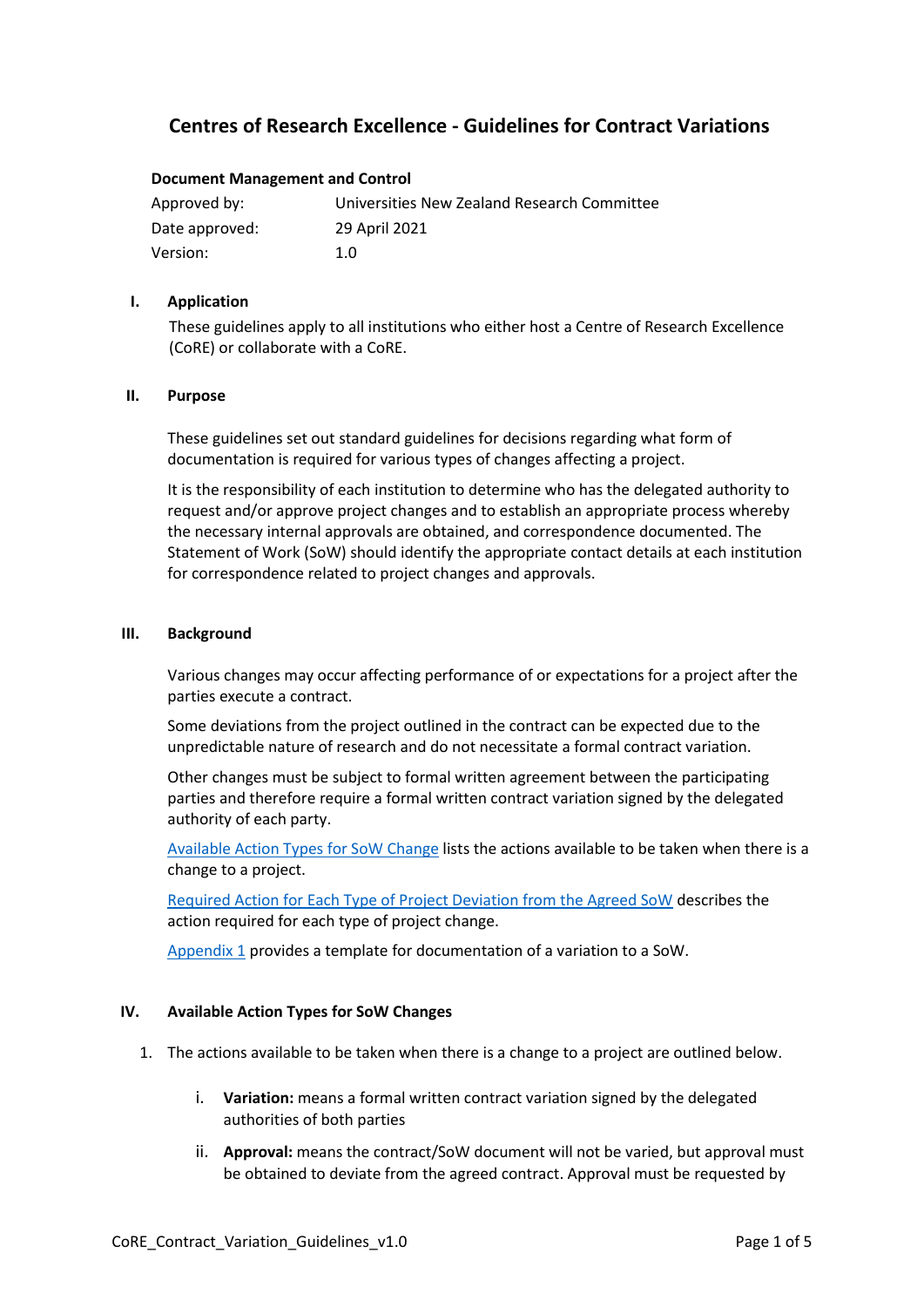the subcontractor's delegated authority (on behalf of the Principal Investigator) and granted by the Host's delegated authority (on behalf of the CoRE). Both request and approval must be in writing but may be in the form of an email. The correspondence must be kept on record with the contract and will be considered written agreement by both parties for the project to deviate from the agreed SoW. NOTE: If approval is subject to a change in total funding, then a formal contract variation will be necessary.

- iii. **Notification:** means the initiating party's delegated authority must notify the other party's delegated authority of the change in writing as soon as practicable, which may be in the form of an email, but the change does not require approval or formal signed contract variation.
- iv. **No action**: the change is permissible within the terms of contract and neither party needs to notify the other.
- 2. If more than one change is required, all changes should be actioned together where possible, with the required action taking the form dictated by the highest priority action, according to the following order of precedence:

<span id="page-1-0"></span>Variation>Approval>Notification>No Action.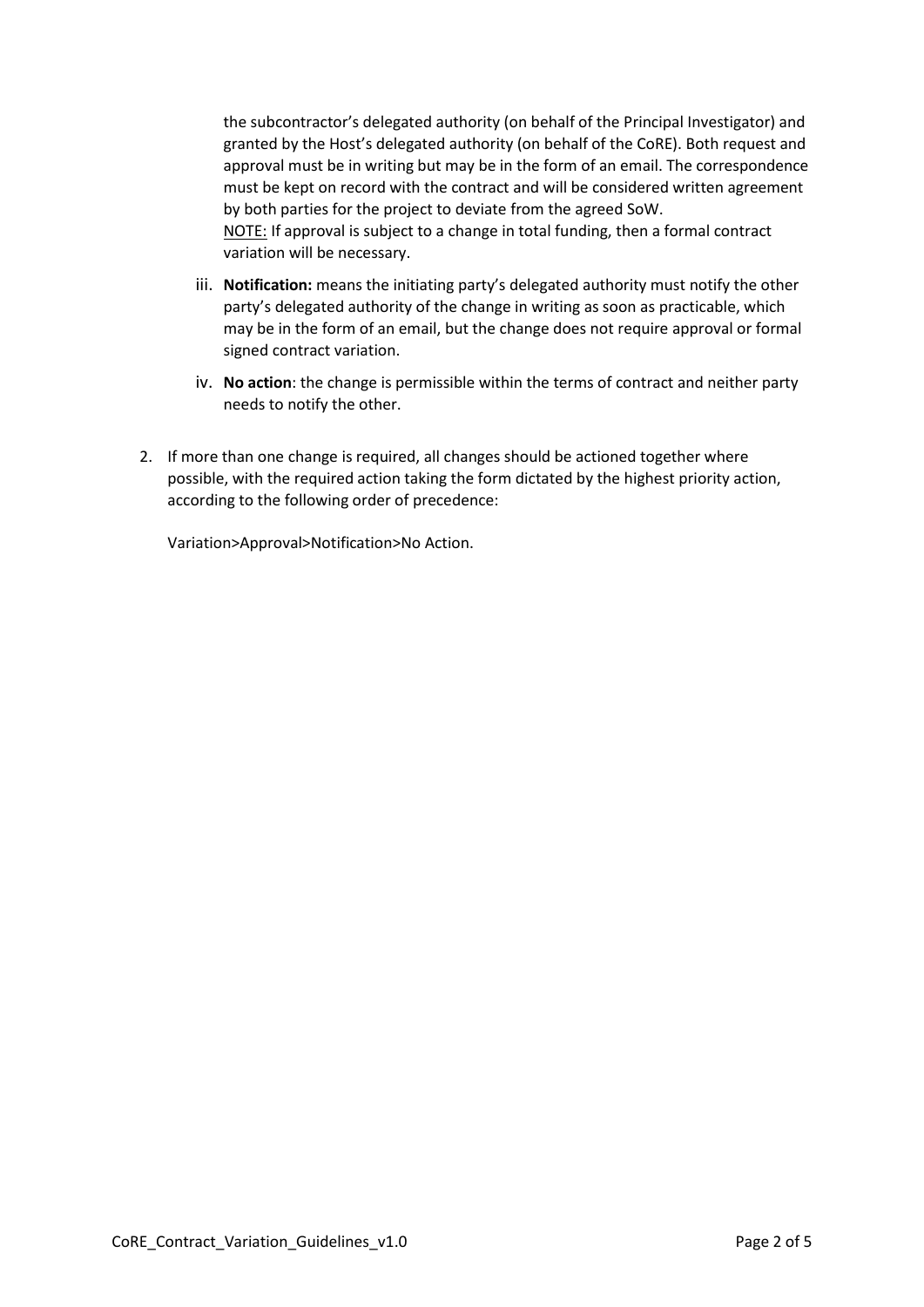# **V. Required Action for Each Type of Project Deviation from the Agreed SoW**

| <b>Nature of change</b>                                                                                                                            | <b>Action</b><br><b>Required</b> | <b>Initiating party</b> | <b>Notes</b>                                                                                                                                                                                                                                                                                                                                                                |
|----------------------------------------------------------------------------------------------------------------------------------------------------|----------------------------------|-------------------------|-----------------------------------------------------------------------------------------------------------------------------------------------------------------------------------------------------------------------------------------------------------------------------------------------------------------------------------------------------------------------------|
| <b>Terms &amp; conditions</b>                                                                                                                      | Variation                        | Either                  |                                                                                                                                                                                                                                                                                                                                                                             |
| <b>Financial</b>                                                                                                                                   |                                  |                         |                                                                                                                                                                                                                                                                                                                                                                             |
| Change in total funding                                                                                                                            | Variation                        | Host                    |                                                                                                                                                                                                                                                                                                                                                                             |
| Minor movement of funds<br>between budget categories,<br>less than the greater of 20%<br>of project budget or \$20k                                | Notification                     | Subcontractor           | NOTE: FTE changes for key personnel<br>require approval and are addressed<br>below<br>Budgets are never 100% accurate and<br>some deviation from budget is<br>expected. The CoRE needs to know<br>what the actual spending was, and this<br>will be reported via financial reporting,<br>including an explanation of any<br>significant deviation from the agreed<br>budget |
| Major movement of funds<br>between budget categories<br>(when the funding<br>movement exceeds the<br>greater of 20% of project<br>budget or \$20k) | Approval                         | Subcontractor           |                                                                                                                                                                                                                                                                                                                                                                             |
| Re-allocation of funds<br>specifically earmarked in<br>SoW to be used only for the<br>stated purpose                                               | Approval                         | Subcontractor           |                                                                                                                                                                                                                                                                                                                                                                             |
| <b>Research</b>                                                                                                                                    |                                  |                         |                                                                                                                                                                                                                                                                                                                                                                             |
| Major change to the scope<br>of work, e.g. the project is<br>changing, being expanded,<br>being cut short etc                                      | Variation                        | Subcontractor           |                                                                                                                                                                                                                                                                                                                                                                             |
| Minor changes to scope of<br>work such as modification,<br>addition or removal of<br>individual deliverables                                       | Approval                         | Subcontractor           |                                                                                                                                                                                                                                                                                                                                                                             |
| Changes to milestone or<br>deliverable due dates                                                                                                   | Notification                     | Subcontractor           | The CoRE needs to be kept informed<br>of any delays or issues with milestone<br>delivery i.e. PI should note if delivery is<br>behind and estimate expected<br>achievement date                                                                                                                                                                                             |
| <b>Term</b>                                                                                                                                        |                                  |                         |                                                                                                                                                                                                                                                                                                                                                                             |
| Time-only extension                                                                                                                                | Approval                         | Subcontractor           | Submission of request and approval<br>via email is sufficient. Email should<br>specify that all milestone due dates<br>are extended long with end date and<br>update any report due dates                                                                                                                                                                                   |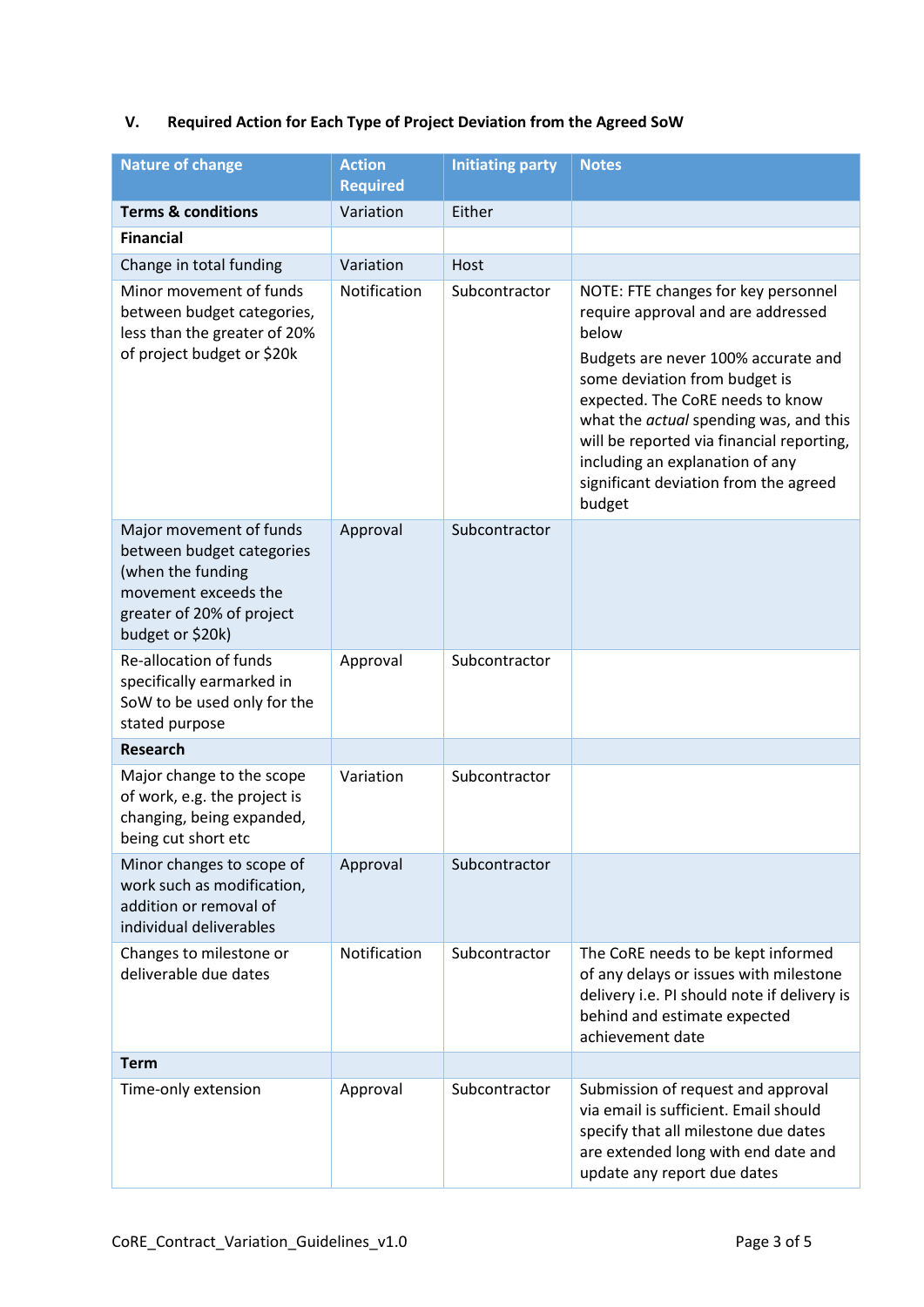| <b>Nature of change</b>                                               | <b>Action</b><br><b>Required</b> | <b>Initiating party</b> | <b>Notes</b>                                                                                                                                                                                         |
|-----------------------------------------------------------------------|----------------------------------|-------------------------|------------------------------------------------------------------------------------------------------------------------------------------------------------------------------------------------------|
| Early termination                                                     | Variation                        | Either                  | May need to agree terms for settling<br>up incomplete funding & work                                                                                                                                 |
| Personnel                                                             |                                  |                         |                                                                                                                                                                                                      |
| PI change of employer                                                 | Variation                        | Subcontractor           | Variation required to reallocate funds<br>from one organisation to another                                                                                                                           |
| Change of contract PI (within<br>subcontractor organisation)          | Approval                         | Subcontractor           | Only if there is no corresponding<br>change in total funding. If total funding<br>changes, a Variation is required (see<br>Financial section above)                                                  |
| Change of key personnel<br>(non-PI)                                   | Approval                         | Subcontractor           |                                                                                                                                                                                                      |
| Change of unnamed project<br>personnel                                | No action                        | Subcontractor           |                                                                                                                                                                                                      |
| Change in FTE of key<br>personnel                                     | Approval                         | Subcontractor           | Assuming funding is reallocated to<br>other personnel or budget items. If<br>change in FTE results in change in total<br>funding, then a Variation will be<br>required (see Financial section above) |
| Change of, addition or<br>removal of research<br>subcontractors       | Approval                         | Subcontractor           |                                                                                                                                                                                                      |
| Change of, addition or<br>removal of CoRE-funded<br>research students | Approval                         | Subcontractor           | Funds may be awarded to support<br>specific students and are non-<br>transferable                                                                                                                    |